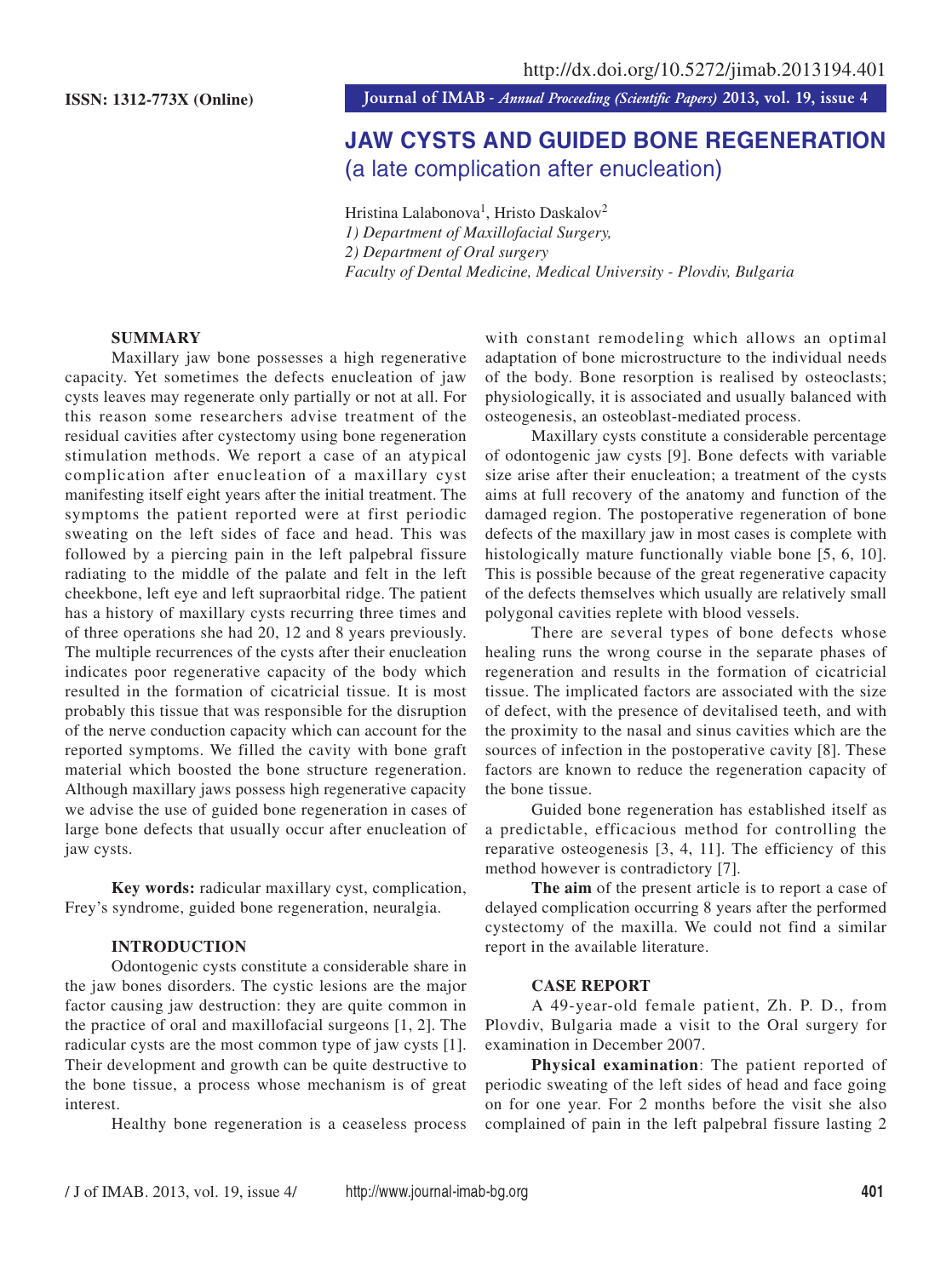to 3 seconds. Later she felt lighter but continuous pain originating in the middle of the palate and incorporating the left cheek bone, the left eye and left supraorbital ridge. The sweating usually started during the pain attack. The patient was admitted to the Department of Neurology with a diagnosis of neuralgia n. trigemini sin. but the treatment failed to assuage the pain.

She had a history of a surgery 20 years before admission for a cyst in the maxillary jaw in teeth 21 and 22. Because the cysts recurred she had a repeated operation 12 years before that. Because of a third recurrence 8 years ago she received a surgical treatment again: this time the patient had her devitalised teeth 21 and 22 extracted. The patient had no more complaints associated with the maxillary jaw and teeth after the last operation.

**Dental status**: Reconstructed dentition of maxillary jaw with a bridge prosthesis. On the left half of her hard palate we felt a section with soft consistency. On puncture, we entered deep but found no liquid collection.

**Form the laboratory studies:** X-ray of the palate with bite (Fig.1), computed tomography of maxillary jaw (Fig.2), focal diagnostics; we found destruction of the upper jaw bone and palate bone 2 cm in diameter without any evidence of an active focus.





The patient was operated on. We removed the solid elastic tissue that had fused the palate and ingrown with the gums (Fig.3). The resulting defect was filled with bone graft material for a guided bone regeneration (Fig.4). The healing process was uneventful.



**Fig. 1.**







**Fig. 4.**